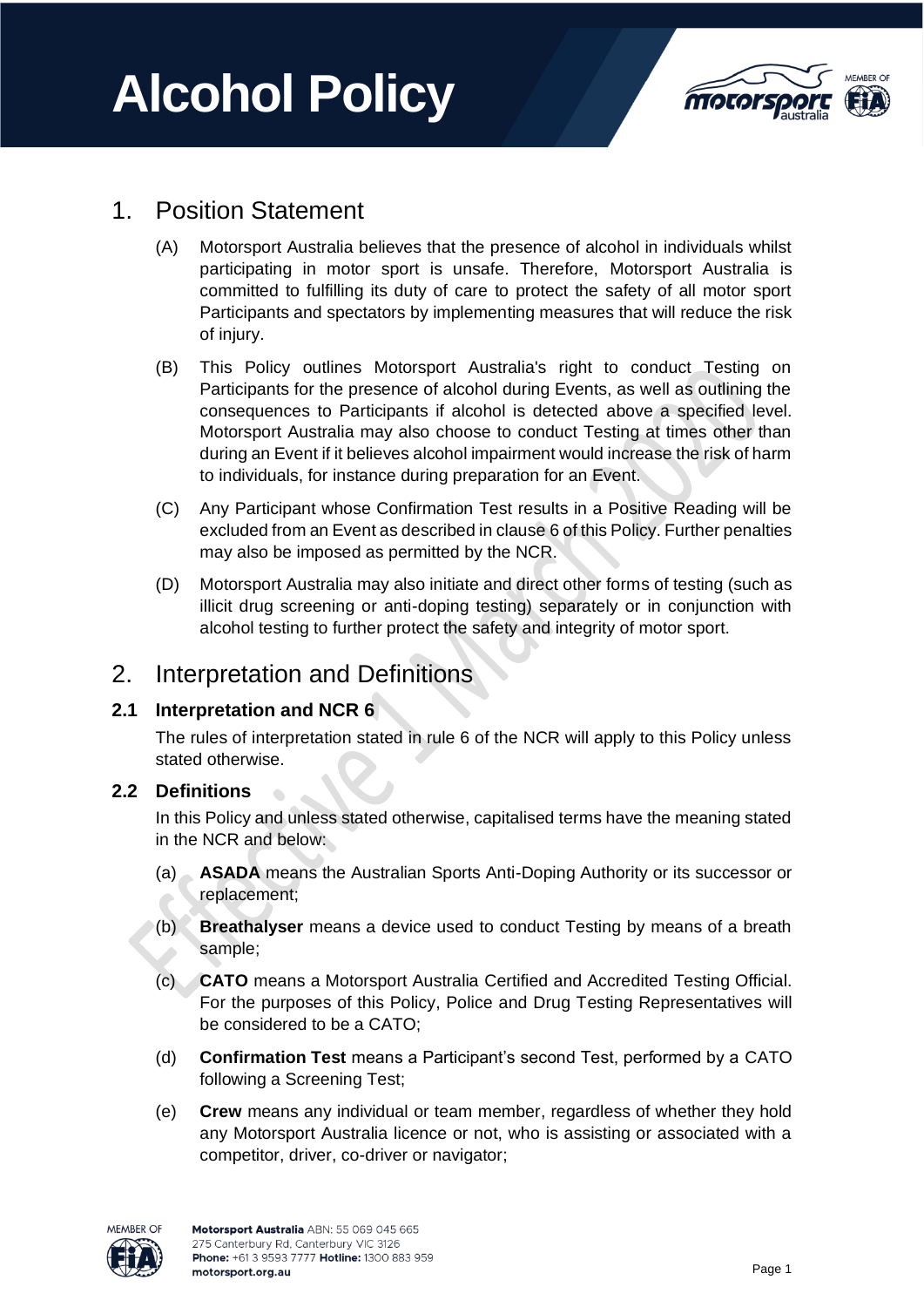

- (f) **Drug Testing Representative** has the meaning given to the term in the Motorsport Australia Illicit Drugs in Sport (Safety Testing) Policy;
- (g) **Event** may include one or more competitions, which may comprise practice and qualifying sessions, heat/s and a final or may be divided in some similar manner, but must be completed by the end of the meeting. An event is considered to have begun as from the time scheduled for the beginning of the administrative checking and/or scrutiny and shall include practice and the competition itself. It shall end upon the expiry of one or other of the following time limits, whichever is the later:
	- (i) time limit for protests or appeals or the end of any hearings; or
	- (ii) the end of administrative checking and post-event scrutiny carried out in accordance with the NCR;
- (h) **Motorsport Australia** means the Confederation of Australian Motor Sport Ltd. trading as Motorsport Australia;
- (i) **NCR** means the 'National Competition Rules' as published by Motorsport Australia and as amended from time to time;
- (j) **Negative Reading** means a reading that is less than or equal to "0.010" as displayed on a Breathalyser;
- (k) **Participant** means anyone who participates in an Event, including any of the following:
	- (i) Competitors, drivers, co-drivers, entrants and navigators;
	- (ii) Officials;
	- (iii) Competitor or team members including Crew;
	- (iv) Motorsport Australia contractors;
	- (v) Contractors engaged by a third party to attend a Motorsport Australia permitted event;
	- (vi) Any individual(s) who has agreed to be bound by this Policy; and
	- (vii) Any individual(s) who is advised in writing, by Motorsport Australia, that they may be subjected to Testing for a specified period;
- **Police** means any police officer that is trained to conduct Testing for any State or Territory police force;
- (m) **Policy** means this 'Alcohol Policy' published by Motorsport Australia and as may be amended from time to time;
- (n) **Positive Reading** means a reading greater than "0.010" as displayed on a Breathalyser;
- (o) **Screening Test** means a Participant's first Test, performed by a CATO;

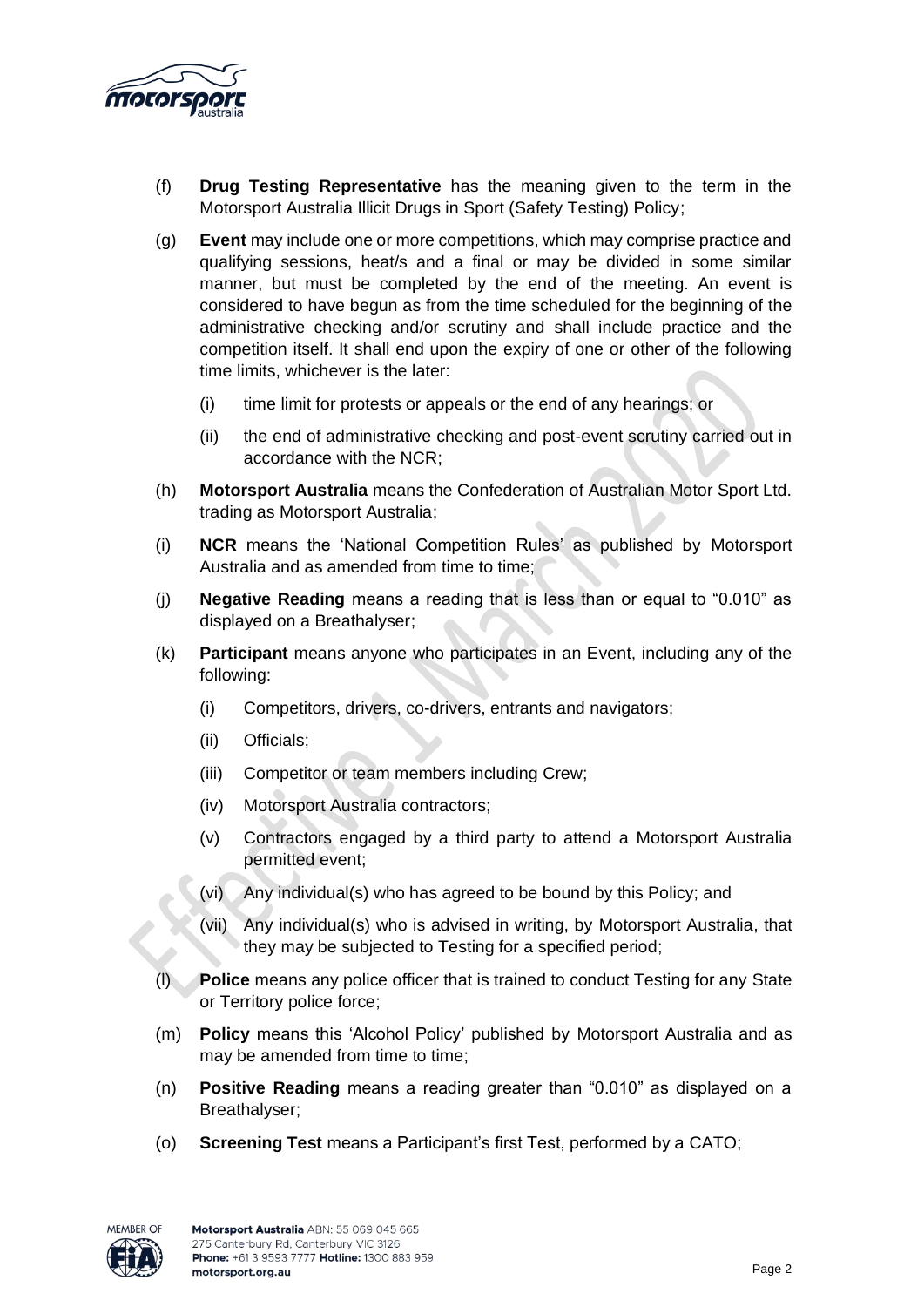

- (p) **Target Testing** means the selection of Participants, for Testing, where the Participant is selected on a non-random basis;
- (q) **Testing** means the process of collecting and analysing bodily samples to detect alcohol in a Participant;
- (r) **Testing Procedure** means the Motorsport Australia Breath Alcohol Testing Standard Operating Procedure published by Motorsport Australia and as may be amended from time to time.

## 3. Application and Scope of Policy

## **3.1 Application**

This Policy is made by Motorsport Australia and is binding on all Participants. It may be amended from time to time by Motorsport Australia.

## **3.2 Scope**

By virtue of their ongoing membership, holding of a Motorsport Australia licence, participating in an Event, employment or other contractual relationship with Motorsport Australia, Participants are automatically bound by this Policy and required to comply with all of its provisions.

#### **3.3 Delegation**

Motorsport Australia may, in its sole discretion, delegate any or all of its powers under this Policy, including but not limited to the power to adopt, apply and monitor this Policy.

## 4. Obligations

## **4.1 Participants**

All Participants:

- (a) will be deemed to be knowledgeable of, and comply with, all rules applicable to them under this Policy;
- $(b)$  must
	- (i) immediately refer all known instances of possible breaches of this Policy to Motorsport Australia; and.
	- (ii) submit to Testing, in accordance with clause 5 of this Policy;
	- (iii) comply with all reasonable requests and directions of a CATO, or person delegated authority by Motorsport Australia to enforce this Policy;
	- (iv) not intentionally take steps to avoid Testing;
	- (v) not participate in an Event with the presence of alcohol in their body; and
	- (vi) not consume alcohol in the paddock, pits, event headquarters or any section of the competition venue under the control of the Officials, until all

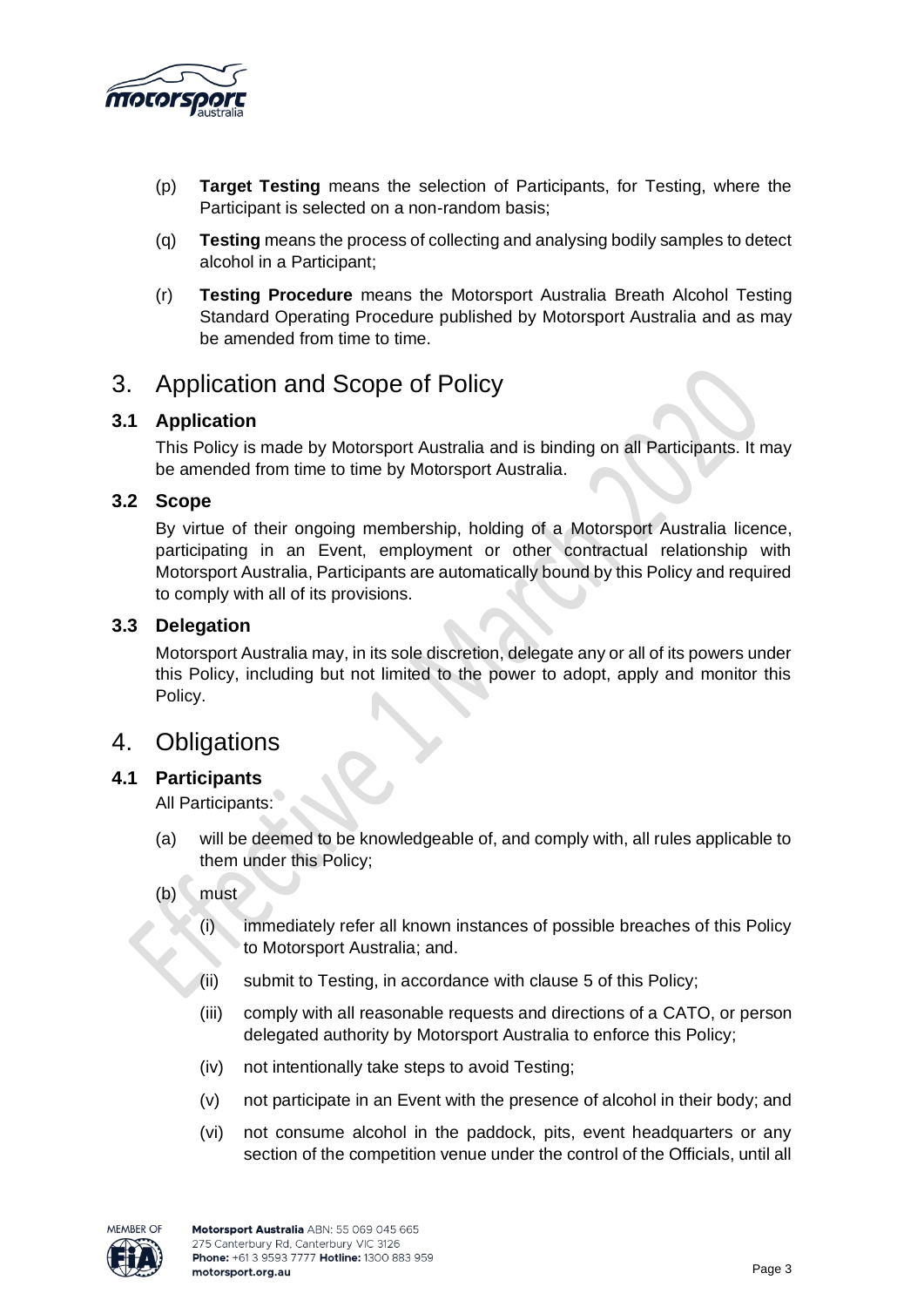

competition (and official duties in the case of Officials) is concluded for each day of the Event.

#### **4.2 Motorsport Australia**

Motorsport Australia will:

- (a) make reasonable efforts to make this Policy available to all Participants including via the Motorsport Australia website; and
- (b) appoint a suitable individual (such as an employee, consultant, volunteer or office bearer) to administer and communicate this Policy.

## 5. Testing

## **5.1 Authority to Test**

Pursuant to this Policy, Motorsport Australia may subject:

- (a) any Participant to Testing, either at random or as Targeted Testing, at any time during an Event or whilst performing an official function relating to an Event.; and
- (b) any individual to Testing for a specified period, subject to Motorsport Australia advising them in writing of its intention to do so. A Participant may volunteer to undergo Testing, however, the granting of such a request is subject to the CATO's resourcing capabilities;
- (c) any Participant under 18 years to Testing, however parent/guardian consent and supervision is required. Parent/guardian refusal will be deemed a breach of this Policy (as per clause 6.1(b)) and the Participant will be subject to penalties as per clause 6.2 and 6.3;
- (d) any Motorsport Australia Events to testing at any time.

## **5.2 Initiating and conducting Testing**

- (a) Testing may be initiated by:
	- (i) a Promoter or Organiser of an Event; or
	- (ii) Motorsport Australia.
- (b) In the event that Motorsport Australia initiates Testing at an Event, it may, at its sole discretion, liaise with the Organiser/Promoter and/or senior Officials prior to the Event.
- (c) All Testing will be conducted in accordance with the Testing Procedure as amended from time to time. Minor irregularities in the application of this Policy or the Testing Procedure will not affect any findings of Positive Readings.
- (d) Testing will be carried out by a CATO or other suitable individual (such as an employee, consultant, volunteer or office bearer) as appointed by Motorsport Australia.

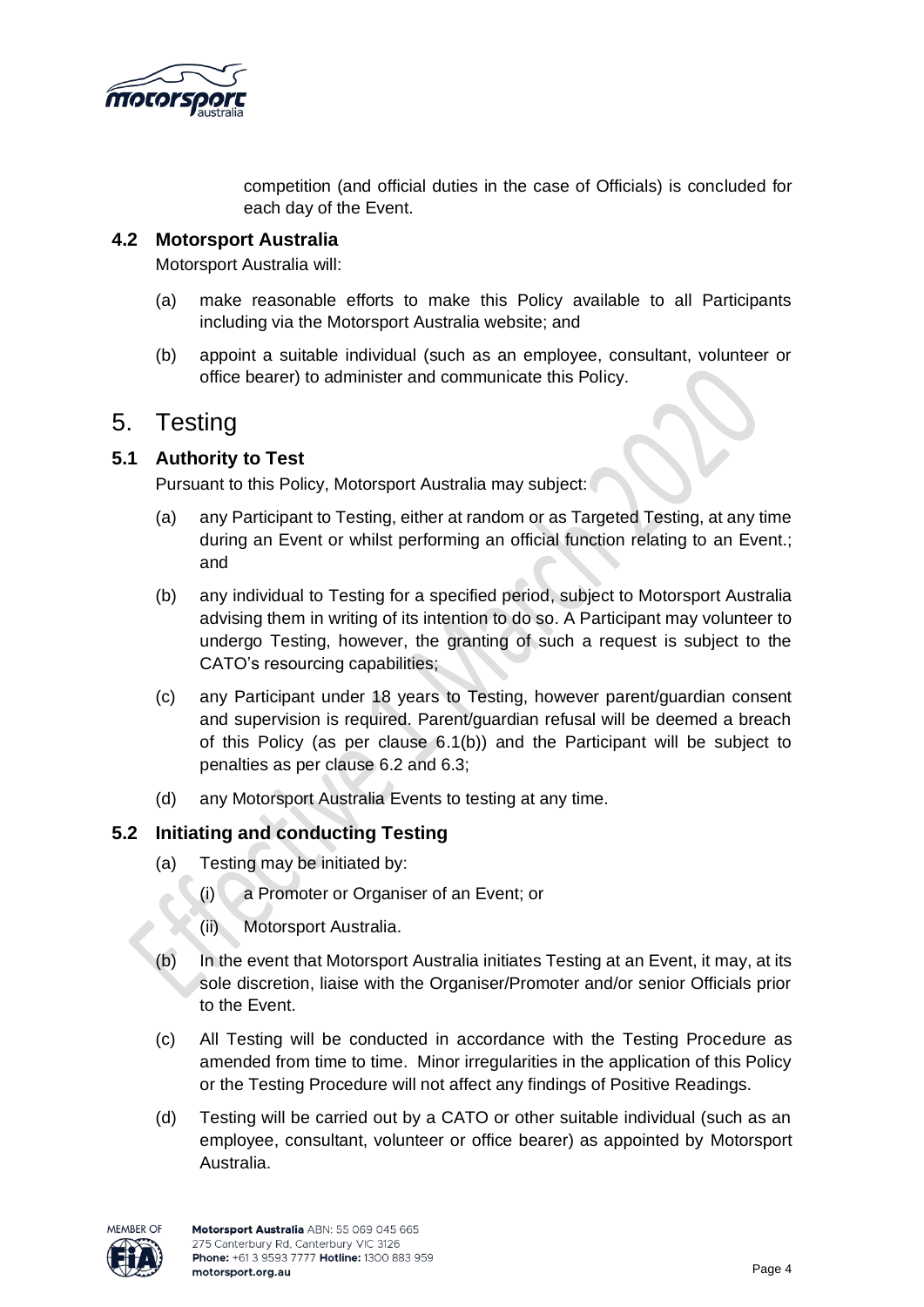

## **5.3 Screening Test and Confirmation Test**

- (a) Testing will comprise a Screening Test and, if required, a Confirmation Test.
- (b) Any Participant whose Screening Test results in a Positive Reading must submit to a Confirmation Test.

## 6. Breach of this Policy

## **6.1 Positive Reading and non-compliance with Testing**

- (a) Any Participant whose Confirmation Test results in a Positive Reading will be disqualified from that day of the Event.
- (b) Any Participant who refuses to submit to Testing, or to comply with any reasonable request by a CATO will be disqualified from that day of the Event. This will also be treated as a confirmed Positive Reading.
- (c) For Events which consist of multiple days of practice or competition, any Participant to which clause 6.1(a) or (b) applies may resume their participation in the Event no sooner than the next day at the sole discretion of Motorsport Australia.
- (d) Motorsport Australia may report details of breaches of this Policy to ASADA and/or the FIA if required.
- (e) Further penalties for a breach of this Policy may be imposed in accordance with the NCR.

## **6.2 Penalties**

- (a) On the first occasion that a Participant returns a Positive Reading following a Confirmation Test, or to which clause 6.1 applies, that Participant will:
	- (i) be disqualified from that particular day of Event; and
	- (ii) issued an official warning letter, noting the Participant's first official breach of this Policy.
- (b) On the second occasion a Participant returns a Positive Reading following a Confirmation Test, or to which clause 6.1 applies, that Participant will:
	- $(i)$  be excluded from participating at any Events for a period of six  $(6)$  months; and
	- (ii) issued a letter noting the Participant's second official breach of this Policy.
- (c) On the third occasion a Participant returns a Positive Reading following a Confirmation Test, or to which clause 6.1 applies, that Participant will
	- (i) be excluded from participating at any Events for a period of two (2) years; and